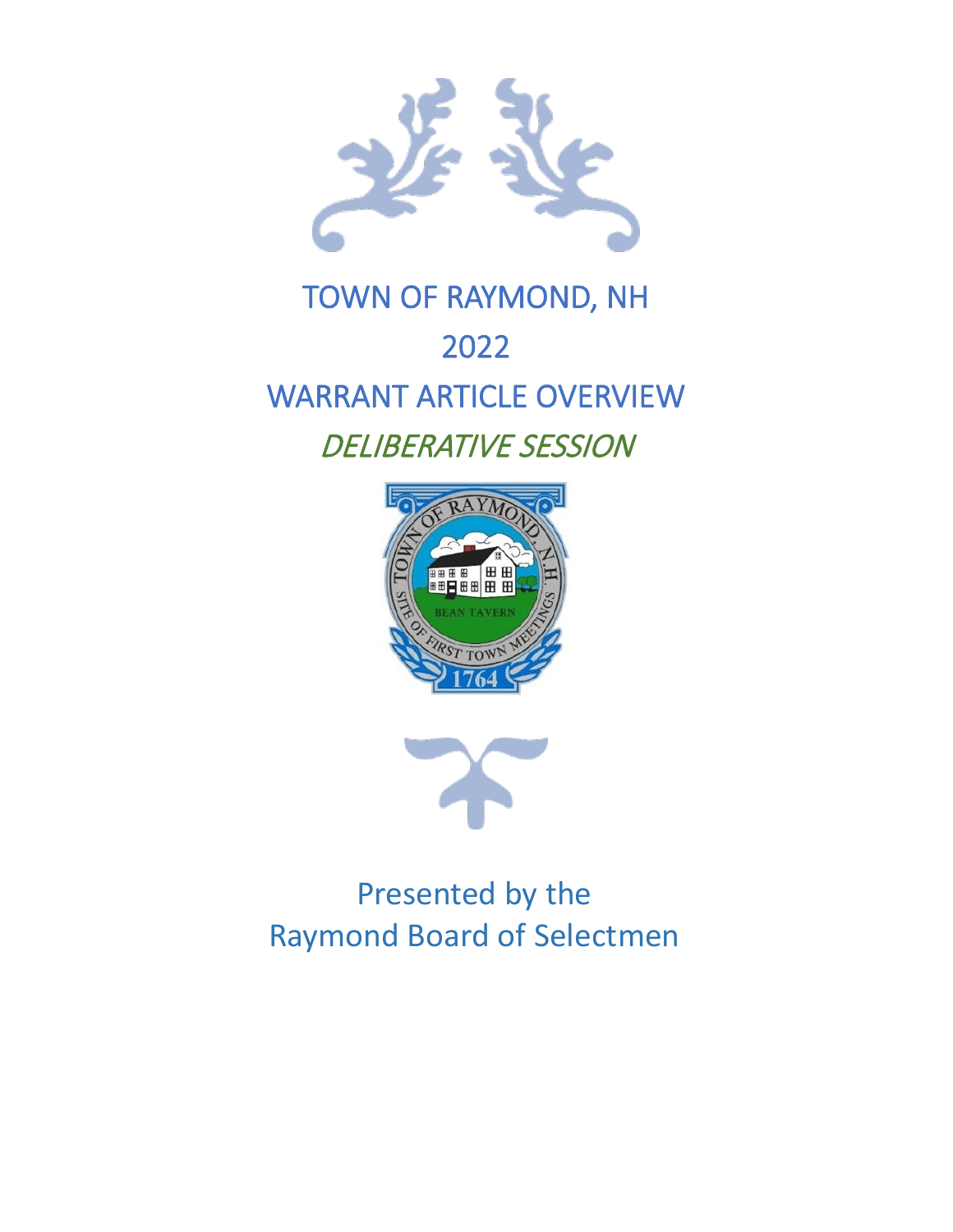## **Warrant Article 1 – Elected Officials**

*Presented by Alyssa Richard, Town Clerk*

#### **Warrant Ar�cle 1– Elected Officials:**

| <b>Board of Selectman</b>           | (2) open positions for a 3-year term |
|-------------------------------------|--------------------------------------|
| <b>Board of Selectman</b>           | (1) open position for a 1-year term  |
| <b>Budget Committee</b>             | (2) open positions for a 3-year term |
| <b>Budget Committee</b>             | (1) open position for a 1-year term  |
| <b>Ethics Committee</b>             | (2) open positions for a 3-year term |
| <b>Trustees of Trust funds</b>      | (1) open position for a 3-year term  |
| <b>Library Trustee</b>              | (1) open position for a 3-year term  |
| <b>Town Moderator</b>               | (1) open position for a 2-year term  |
| <b>Planning Board</b>               | (2) open positions for a 3-year term |
| <b>Planning Board</b>               | (1) open positions for a 1-year term |
| <b>Supervisors of the Checklist</b> | (1) open position for a 6-year term  |

## **Warrant Article 2 – Citizen Petition**





# **Warrant Article 02 – Citizen Petition: Discontinuation of Town Manager Position:**

Shall the Town of Raymond discontinue the Town Manager position (RSA 37:13) on the second Tuesday of April this year and replace the position with a Town Administrator? The Town Administrator's salary shall be determined by the Board of Selectmen, after a public hearing. (The wording used in this article is allowed by RSA 31:130.)

#### *This is a citizen petition warrant article.*

#### **Points of Discussion**

#### • **Qualifications:**

Town Manager: "The town manager shall be selected with special reference to his education, training, and experience to perform the du�es of his office." (RSA 37:3)

Town Administrator: No statutory provisions. Selectmen may hire for this position with qualifications they feel necessary.

#### • **Hiring Process:**

*Town Manager:* Selectmen must fill the posi�on. Cannot be elected. (RSA 37:2)

*Town Administrator:* Appointment by selectman or elected pursuant to RSA 669:17.IX

#### **Powers and Duties:**

*Town Manager:* Administrative head of all town departments. Salary setting, hiring, and firing authority of those employees he/she oversees. Authority to approve the payment of expenses incurred by the departments he/she oversees. RSA 37:6 provides a complete list of the powers and du�es.

*Town Administrator:* Does not have the same statutory powers and duties. Administrative authority would be the responsibility of the Board of Selectmen.

#### **• Effective Date of Discontinuation:**

If legislative body votes to discontinue the Town Manager form of government, the revocation would be effective the second Tuesday in April following the vote. (RSA 37:15)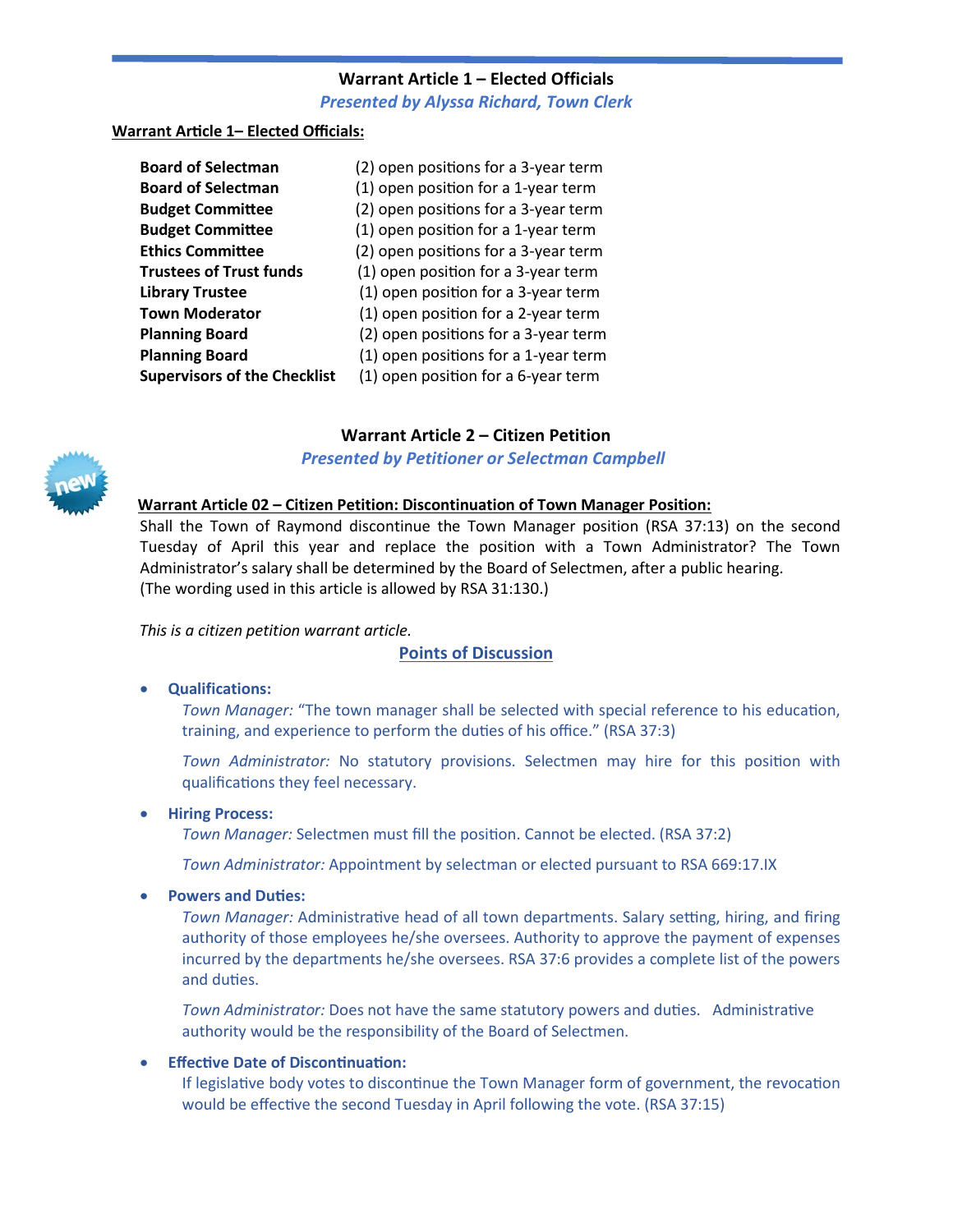# **Proposed Planning Board, Zoning Warrant Articles**



**Warrant Article 3– Zoning Amendment Section**  *Presented by Planning Board/ Selectman Plante* **\*Zoning Articles Cannot Be Amended at Deliberative Session\***

#### **Warrant Article 3 – Zoning Amendment:**

Are you in favor of Amendment No. 1 to the Raymond Zoning Ordinance as proposed by the planning board, as follows: Amend sections 4.5.2, 15.2.6 and 15.2.7 to clarify that setbacks required for uses abutting properties in different zoning districts are measured from the property line, not the zone boundary line.

Recommended by Planning Board



**Warrant Article 4 – Zoning Amendment Section**  *Presented by Planning Board/ Selectman Plante* **\*Zoning Articles Cannot Be Amended at Deliberative Session\***

#### **Warrant Article 4 – Zoning Amendment:**

Are you in favor of Amendment No. 3 to the Raymond Zoning Ordinance as proposed by the planning board, as follows: Amend section 15.1 to combine all area and dimensional tables (minimum lot size requirements, minimum frontage requirements, and minimum setback requirements) into one Proposed Area and Dimensional Requirements Table and to increase the required dimensions for lots in Zone A which are not served by town water to be consistent with those proper�es in Zone B. Specifically, properties in Zone A which are not served by town water will be required to have a minimum of 87,120 square feet (2 acres) where 40,000 square feet is currently required; a minimum of 200 feet of frontage, where 150 feet are currently required, and setbacks of 30 feet, where 25 feet are currently required.

Recommended by Planning Board



**Warrant Article 5 – Zoning Amendment Section**  *Presented by Planning Board/ Selectman Plante* **\*Zoning Articles Cannot Be Amended at Deliberative Session\***

#### **Warrant Article 5 – Zoning Amendment:**

Shall the Town of Raymond vote to amend Article 5, Table 5.1.1 to include the Bean Tavern, 10 Old Fremont Road, Map #23, Lot #60 into Zone F, the Historic Overlay District.

*This is a citizen petition warrant article.*

Recommended by Planning Board

# **End of Proposed Planning Board, Zoning Warrant Articles**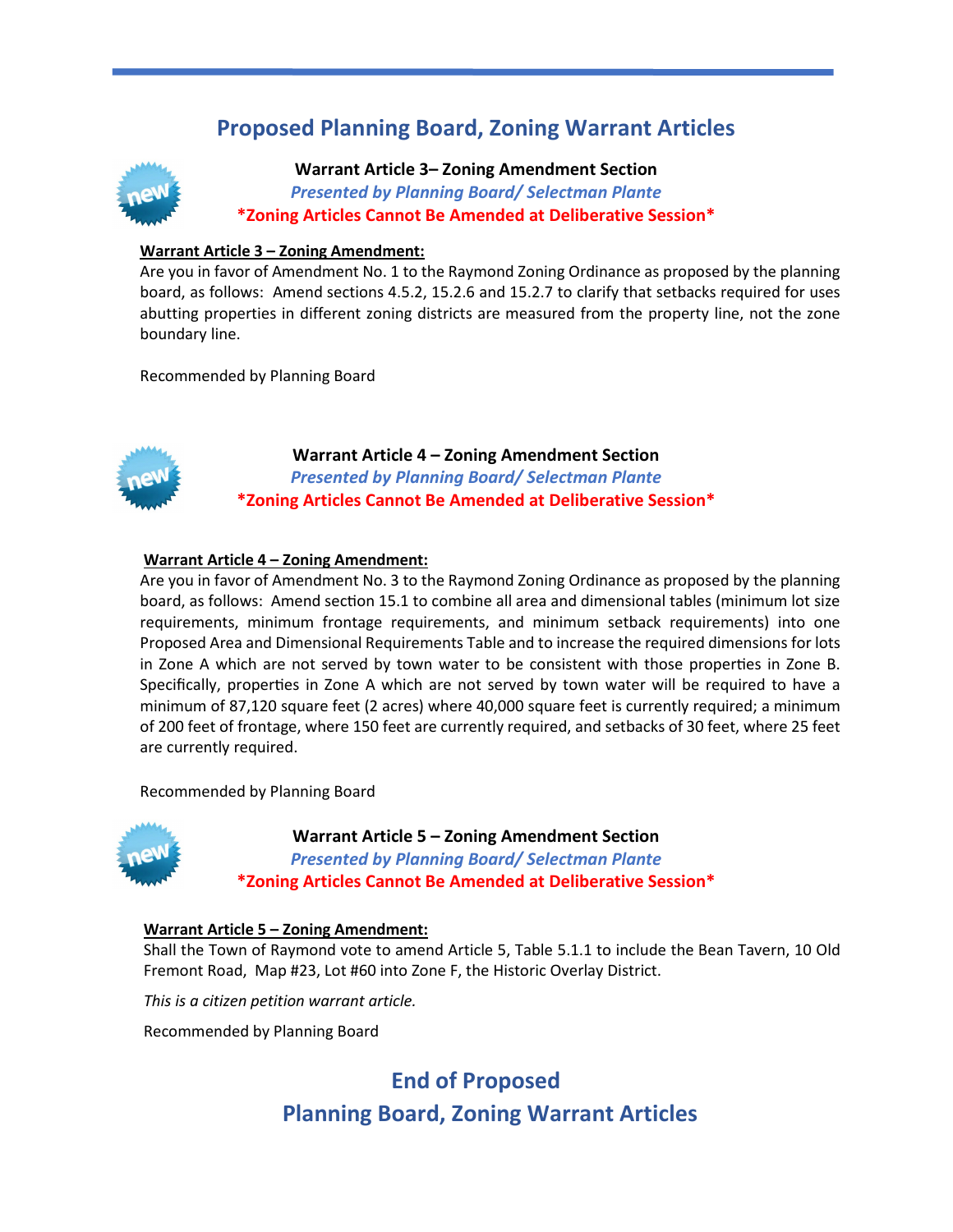

# **Board of Selectman Proposed Warrant Articles**

# *Total Appropriation Package (All Warrant Articles) Highlights*

- **1.60% increase** in the Town Operational Budget (**\$122,359**)
- **.41% reduction** in Water Department Operational Budget (**-3,498**)
- **\$145,684 increase i**n Total Tax Funded Appropriations (Budget and WA)
- **\$1.6M** investment Capital Funding; **53% (\$848,000)** from sources other than future taxation (includes Block Grant)
- Unassigned Fund Balance 2021 DRA Reported Numbers of **\$4,657,852 (15.04% Retained)**
- $\triangleright$  Total Estimated Tax Impact of the proposed 2022 Warrant Articles would be an increase of **\$.81**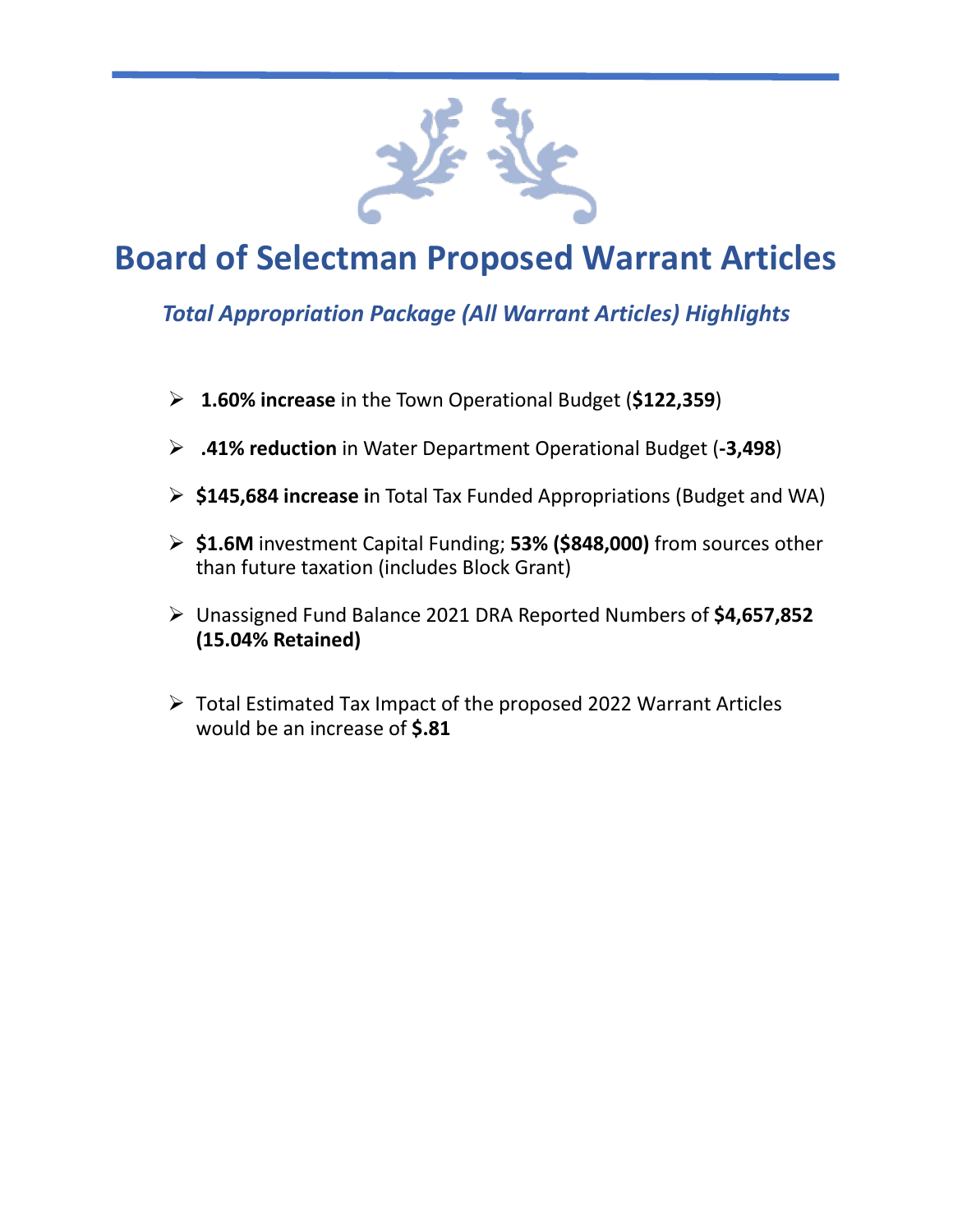#### **Warrant Article 6 – Operating Budget/Default Budget**

*Presented by Selectman Hoelzel*

#### **Warrant Article 6 – Operating Budget/Default Budget:**

Shall the Town of Raymond vote to raise and appropriate as an Operating Budget, not including appropriations by Special Warrant Articles and other appropriations voted separately, the amounts set forth on the budget posted with the warrant, or as amended by vote of the first session, for the purposes set forth therein, totaling **Eight Million, Six Hundred and Six Thousand, Five Hundred and Thirty-Nine Dollars (\$8,606,539)**

#### **Components of the budget include:**

| \$8,606,539 | Total                             |
|-------------|-----------------------------------|
| \$ 846.548  | Water Department Operating Budget |
| \$7,759,991 | <b>Town Operating Budget</b>      |

Recommended by the Board of Selectmen Recommended by the Budget Committee **Estimated 2022 Tax Impact: \$3.939**

Should this ar�cle be defeated, the default budget shall be **Eight Million, Six Hundred Nineteen Thousand, Seven Hundred Ninety-Eight Dollars (\$8,619,798)** which is the same as last year, with certain adjustments required by previous action of the Town of Raymond or by law; or the governing body may hold one special meeting, in accordance with RSA 40:13, X and XVI, to take up the issue of a revised operating budget only.

**\_\_\_\_\_\_\_\_\_\_\_\_\_\_\_\_\_\_\_\_\_\_\_\_\_\_\_\_\_\_\_\_\_\_\_\_\_\_\_\_\_\_\_\_\_\_\_\_\_\_\_\_\_\_\_\_\_\_\_\_\_\_\_\_\_\_\_\_\_\_\_\_\_\_\_\_\_\_\_\_\_\_\_\_\_**

**\_\_\_\_\_\_\_\_\_\_\_\_\_\_\_\_\_\_\_\_\_\_\_\_\_\_\_\_\_\_\_\_\_\_\_\_\_\_\_\_\_\_\_\_\_\_\_\_\_\_\_\_\_\_\_\_\_\_\_\_\_\_\_\_\_\_\_\_\_\_\_\_\_\_\_\_\_\_\_\_\_\_\_\_\_**

**\_\_\_\_\_\_\_\_\_\_\_\_\_\_\_\_\_\_\_\_\_\_\_\_\_\_\_\_\_\_\_\_\_\_\_\_\_\_\_\_\_\_\_\_\_\_\_\_\_\_\_\_\_\_\_\_\_\_\_\_\_\_\_\_\_\_\_\_\_\_\_\_\_\_\_\_\_\_\_\_\_\_\_\_\_**

**\_\_\_\_\_\_\_\_\_\_\_\_\_\_\_\_\_\_\_\_\_\_\_\_\_\_\_\_\_\_\_\_\_\_\_\_\_\_\_\_\_\_\_\_\_\_\_\_\_\_\_\_\_\_\_\_\_\_\_\_\_\_\_\_\_\_\_\_\_\_\_\_\_\_\_\_\_\_\_\_\_\_\_\_\_**

**\_\_\_\_\_\_\_\_\_\_\_\_\_\_\_\_\_\_\_\_\_\_\_\_\_\_\_\_\_\_\_\_\_\_\_\_\_\_\_\_\_\_\_\_\_\_\_\_\_\_\_\_\_\_\_\_\_\_\_\_\_\_\_\_\_\_\_\_\_\_\_\_\_\_\_\_\_\_\_\_\_\_\_\_\_**

**\_\_\_\_\_\_\_\_\_\_\_\_\_\_\_\_\_\_\_\_\_\_\_\_\_\_\_\_\_\_\_\_\_\_\_\_\_\_\_\_\_\_\_\_\_\_\_\_\_\_\_\_\_\_\_\_\_\_\_\_\_\_\_\_\_\_\_\_\_\_\_\_\_\_\_\_\_\_\_\_\_\_\_\_\_**

**\_\_\_\_\_\_\_\_\_\_\_\_\_\_\_\_\_\_\_\_\_\_\_\_\_\_\_\_\_\_\_\_\_\_\_\_\_\_\_\_\_\_\_\_\_\_\_\_\_\_\_\_\_\_\_\_\_\_\_\_\_\_\_\_\_\_\_\_\_\_\_\_\_\_\_\_\_\_\_\_\_\_\_\_\_**

#### **Components of the default budget include:**

\$ 7,770,909 Town Operating Budget \$ 848,889 Water Department Operating Budget **\$ 8,619,798 Total**

*Note: This operating budget Warrant Article does not include appropriations contained in any other Warrant Article.*

Recommended by the Board of Selectmen Recommended by the Budget Commitee **Es�mated 2022 Tax Impact: \$3.949**

**NOTES**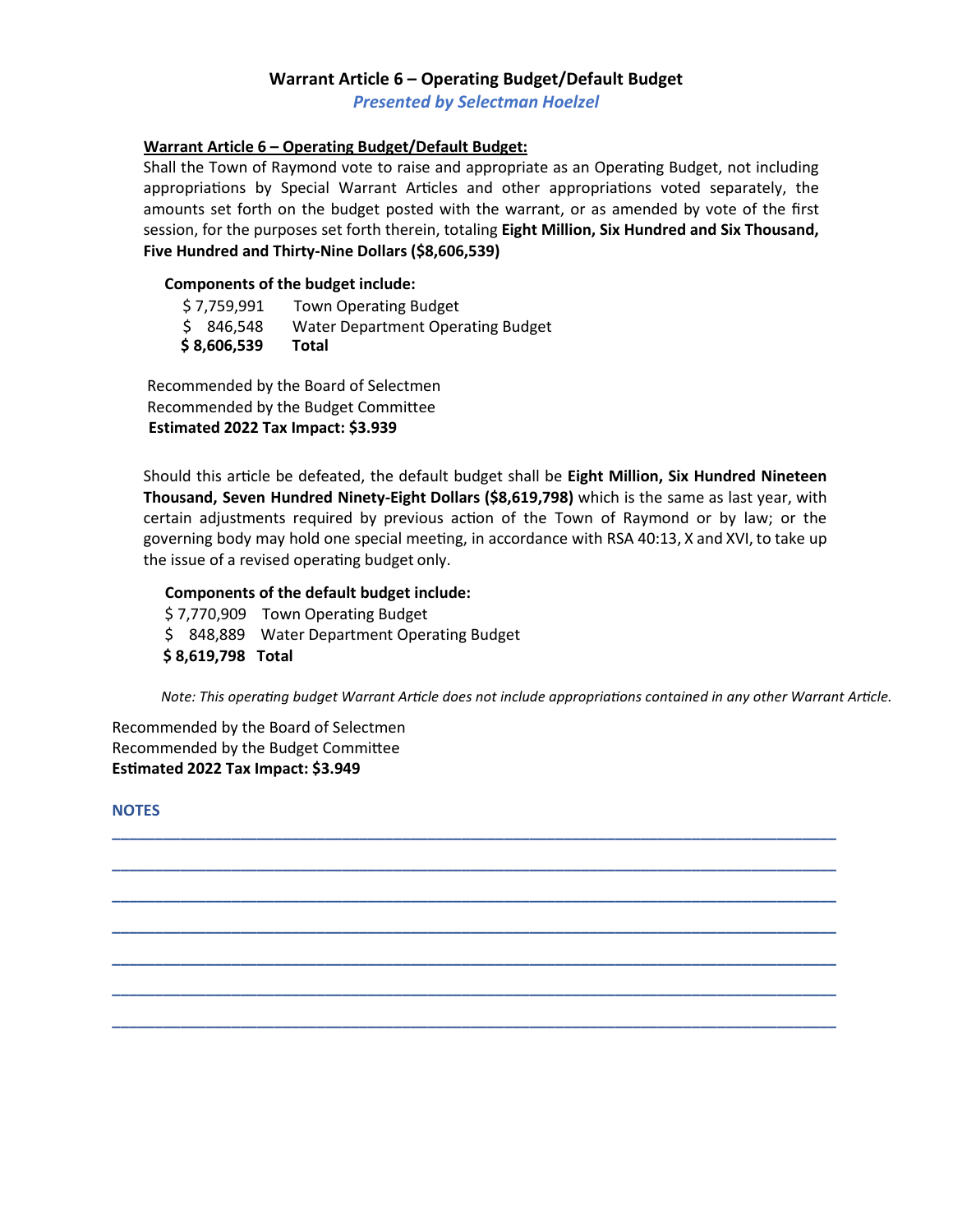## **Warrant Article 7– Capital Improvements**

*Presented by Selectman Weldy* 

#### **Warrant Article 7 – Capital Improvements:**

Shall the Town of Raymond vote to raise and appropriate the sum of **Three Hundred Sixty-Six Thousand and Ten Dollars (\$366,010)** to be deposited into previously established Capital Reserve Funds (listed below) and to apportion this sum among the several funds as listed below, naming the Board of Selectmen as agents thereof? (Majority Vote Required)

| General Government Buildings Maintenance & Improvements       | \$118,450          |
|---------------------------------------------------------------|--------------------|
| Highway Department Vehicle Repair & Replacement               | \$41,200           |
| <b>Highway Department Heavy Equipment</b>                     | \$46,350           |
| Bridge & Culvert                                              | \$35,535           |
| <b>Sidewalks</b>                                              | 0                  |
| <b>Master Plan Updates</b>                                    | \$<br>0            |
| <b>New Town Facilities</b>                                    | \$<br>0            |
| Library                                                       | \$<br><sup>0</sup> |
| Police Department & Dispatch Equipment, Vehicle, & Facilities | 10,660<br>\$       |
| Fire Department Equipment and Vehicle                         | \$103,000          |
| Recreation Department Equipment, Vehicles & Facilities        | ς<br>0             |
| Parks Equipment & Facilities                                  | 10,815             |
| <b>TOTALS TO CAPITAL RESERVE FUND</b>                         | \$366,010          |

Recommended by the Board of Selectmen Recommended by the Budget Committee  **Estimated 2022 Tax Impact: \$0.277**

- Allocation strategy is prepared and proposed by the Capital Improvement Committee each year (amount is increased 3% this year and is projected for 3% increase each year after) to the Board of Selectman and Budget Committee (Recommended by all three)
- The Capital Improvement Committee partners with all of the Town Department Heads to develop a Town-wide needs assessment
- This Warrant Article Secures the funding outside of the operation budget to purchase, maintain, upgrade, or replace Town facilities, vehicles, equipment, and infrastructure
- These funds are placed in specific Capital Reserve Funds (CRF) each year, which are like "saving accounts" to set money aside for future purchases
- Spreading the cost of these large purchases over multiple years helps stabilize the tax rate
- Used to cover capital purchases with a life expectancy of over 5 years and a cost in excess of \$20,000
- These funds are deposited in Capital Reserve Funds (CRF) and only can be expended with approval of the Board of Selectmen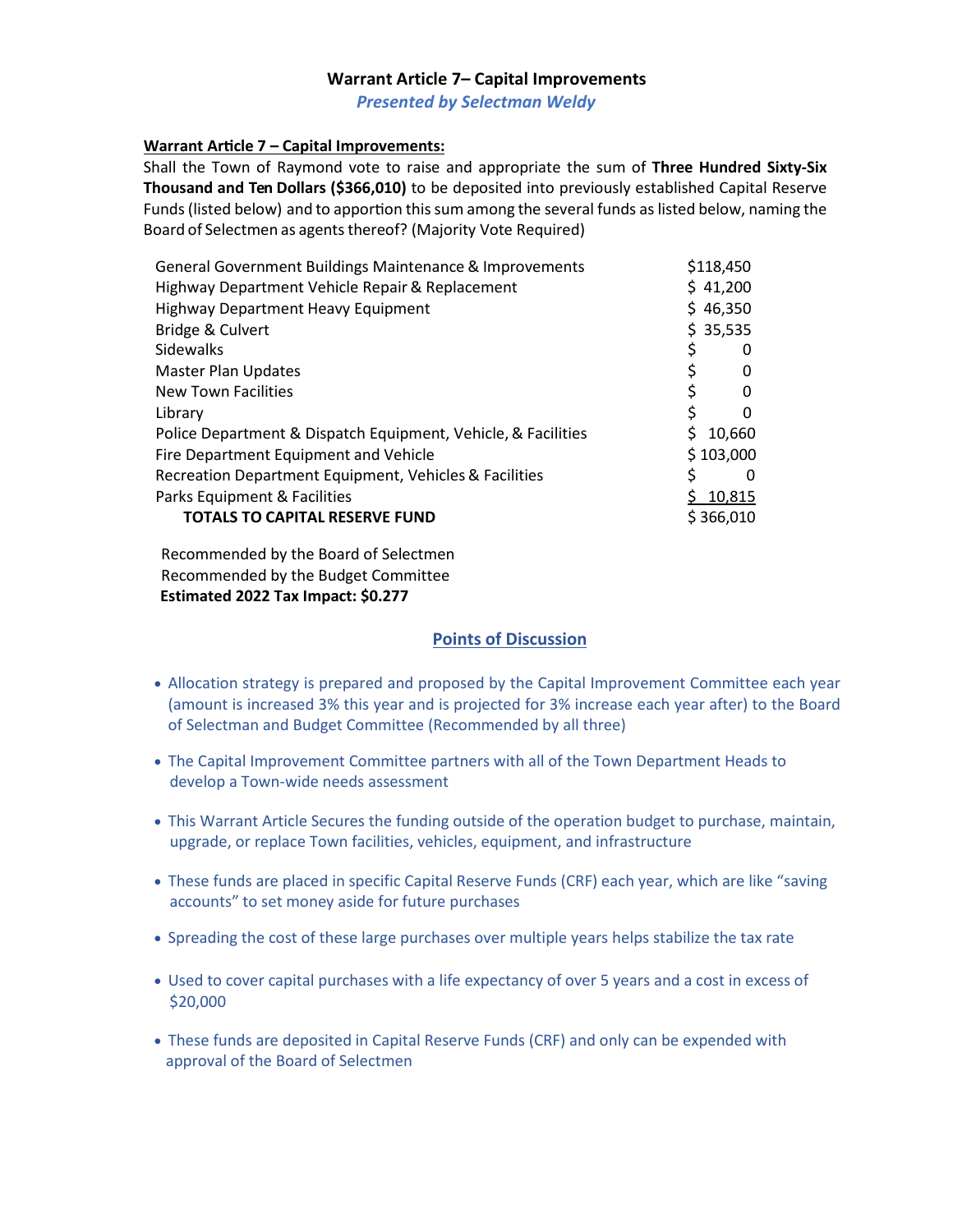# **Warrant Article 8 – Capital Reserve Funds (Water Revenues)** *Presented by Selectman Long*

#### **Warrant Article 8 – Capital Reserve Funds (Water Revenues):**

Shall the Town of Raymond vote to raise and appropriate the sum of **Two Hundred Thousand Dollars(\$200,000)** to be deposited into previously established Capital Reserve Funds(listed below) and to apportion this sum among the several funds as listed below? These funds shall be paid by Water Revenues. (Majority Vote Required)

| <b>TOTAL</b>                                               | \$200,000   |
|------------------------------------------------------------|-------------|
| <b>New Well Site Acquisitions</b>                          | 2,000       |
| Water Department Utility Replace Vehicle                   | 3,000<br>S. |
| <b>Water Storage Facilities</b>                            | \$100,000   |
| Water System Infrastructure                                | \$45,000    |
| Construct, Repair & Maintain Town Water Treatment Facility | \$50,000    |

Recommended by Board of Selectmen Recommended by Budget Committee **Estimated 2022 Tax Impact: \$0.000**

#### **Points of Discussion**

- The exact same concepts described in Capital Improvement Warrant Article apply to this article with one key distinction
	- o There is no tax impact because the costs are paid by program users
- Recommended by the Capital Improvement Committee, Board of Selectmen and Budget Committee

# **Warrant Article 9 – Mosquito Control**

*Presented by Selectman Long*

#### **Warrant Article 9 – Mosquito Control:**

Shall the Town of Raymond vote to raise and appropriate the sum of **Forty Thousand Dollars (\$40,000)** for the purpose of controlling the adult mosquito population in the Town of Raymond? Methods to include, but may not be limited to, spraying bacterial insecticide into stagnant water for mosquito larvae control, and other reasonable steps to achieve adequate control. (Majority Vote Required)

Recommended by Board of Selectmen Recommended by Budget Committee **Estimated 2022 Tax Impact: \$0.030**

#### **Points of Discussion**

• Brought forward each year to control mosquito population growth.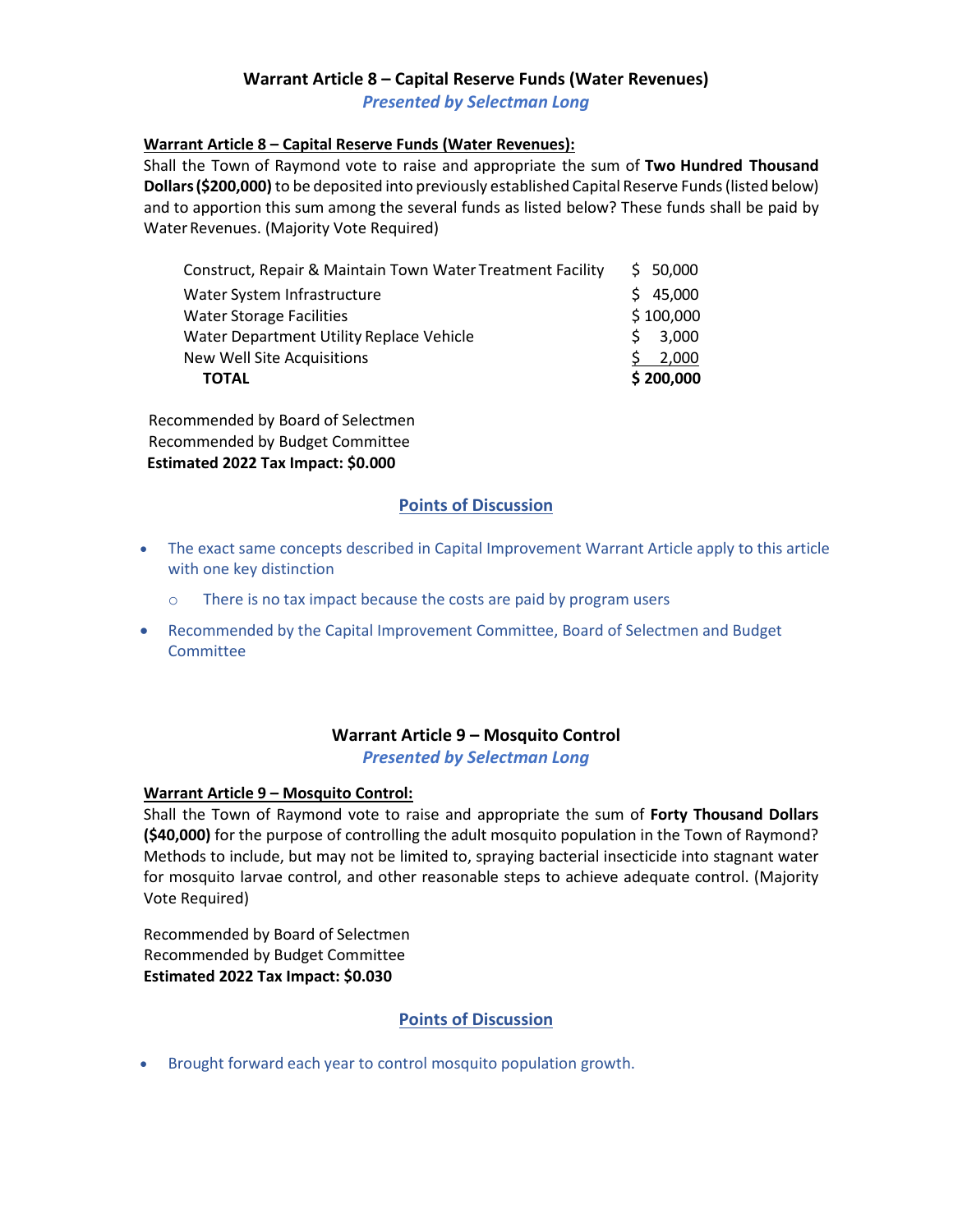## **Warrant Article 10 – Town of Raymond Scholarship Fund** *Presented by Selectman Weldy*

#### **Warrant Ar�cle 10 – Town of Raymond Scholarship Fund:**

Shall the Town of Raymond vote to raise and appropriate the sum of **Two Thousand Dollars (\$2,000)** to be placed in the Town of Raymond Scholarship Fund for Raymond High School Senior Graduates and any Raymond resident attending their first year of college (established pursuant to Warrant Article 23 at the 2000 Town Meeting)? Said funds are to be administered by the Board of Selectmen as agents to expend. (Majority Vote Required)

Recommended by Board of Selectmen Recommended by Budget Committee **Estimated 2022 Tax Impact: \$0.002**

## **Points of Discussion**

- Brought forward each year,
- Amount in fund as of December  $31<sup>st</sup>$ , 2021, = \$7,454.47

# **Warrant Article 11 – 4th of July 2022 Community Event** *Presented by Selectman Plante*

#### Warrant Article 11 – 4<sup>th</sup> of July 2022 Community Event:

Shall the Town of Raymond vote to raise and appropriate the sum of **Five Thousand Dollars (\$5,000)** to help offset the expenses incurred associated with the 4<sup>th</sup> of July 2022 community event? (Majority Vote Required)

Recommended by Board of Selectmen Recommended by Budget Committee **Estimated 2022 Tax Impact: \$0.004**

- Brought forward each year to offset the cost of the  $4<sup>th</sup>$  of July festivities
- In 2021, the Town Staff assumed responsibility for this event
- Recommend increasing by \$2,000 to cover employee wages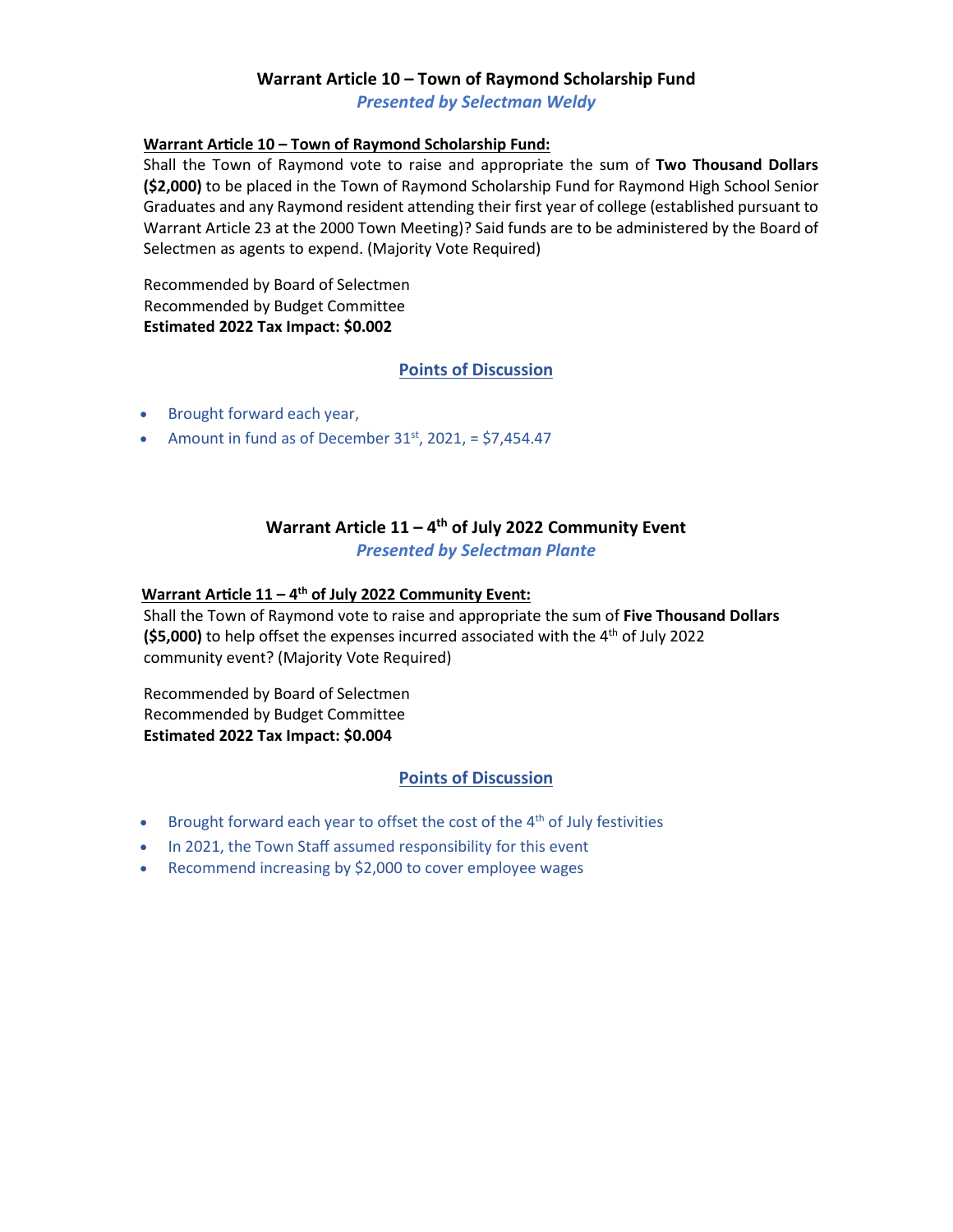## **Warrant Article 12 – Social Service Agencies**  *Presented by Selectman Campbell*

**Warrant Ar�cle 12 – Social Services Agencies:**

Shall the Town of Raymond vote to raise and appropriate the sum of Thirty-Four Thousand, Three **Hundred and Seventy-Two Dollars (\$34,372)** in support of the following? (Majority Vote Required)

| <b>Social Service Agencies</b>             | Amount      |
|--------------------------------------------|-------------|
| <b>HAVEN</b>                               | \$4,175     |
| <b>Court Appointed Service Advocates</b>   | \$1,500     |
| Child Advocacy Center of Rockingham County | \$2,000     |
| Retired Senior Volunteer Program           | \$<br>600   |
| Raymond Coalition for Youth                | \$10,000    |
| Chamber Children's Fund                    | \$3,000     |
| Rockingham County Nutrition Program        | Ś.<br>6,247 |
| <b>American Red Cross</b>                  | \$1,850     |
| Richie McFarland Children Center           | \$5,000     |
| <b>Total</b>                               | \$34,372    |

Recommended by the Board of Selectmen Recommended by the Budget Committee **Estimated 2022 Tax Impact: \$0.026**

# **Points of Discussion**

• The Board of Selectmen capped the expenditure of this Warrant Article to \$40,000.00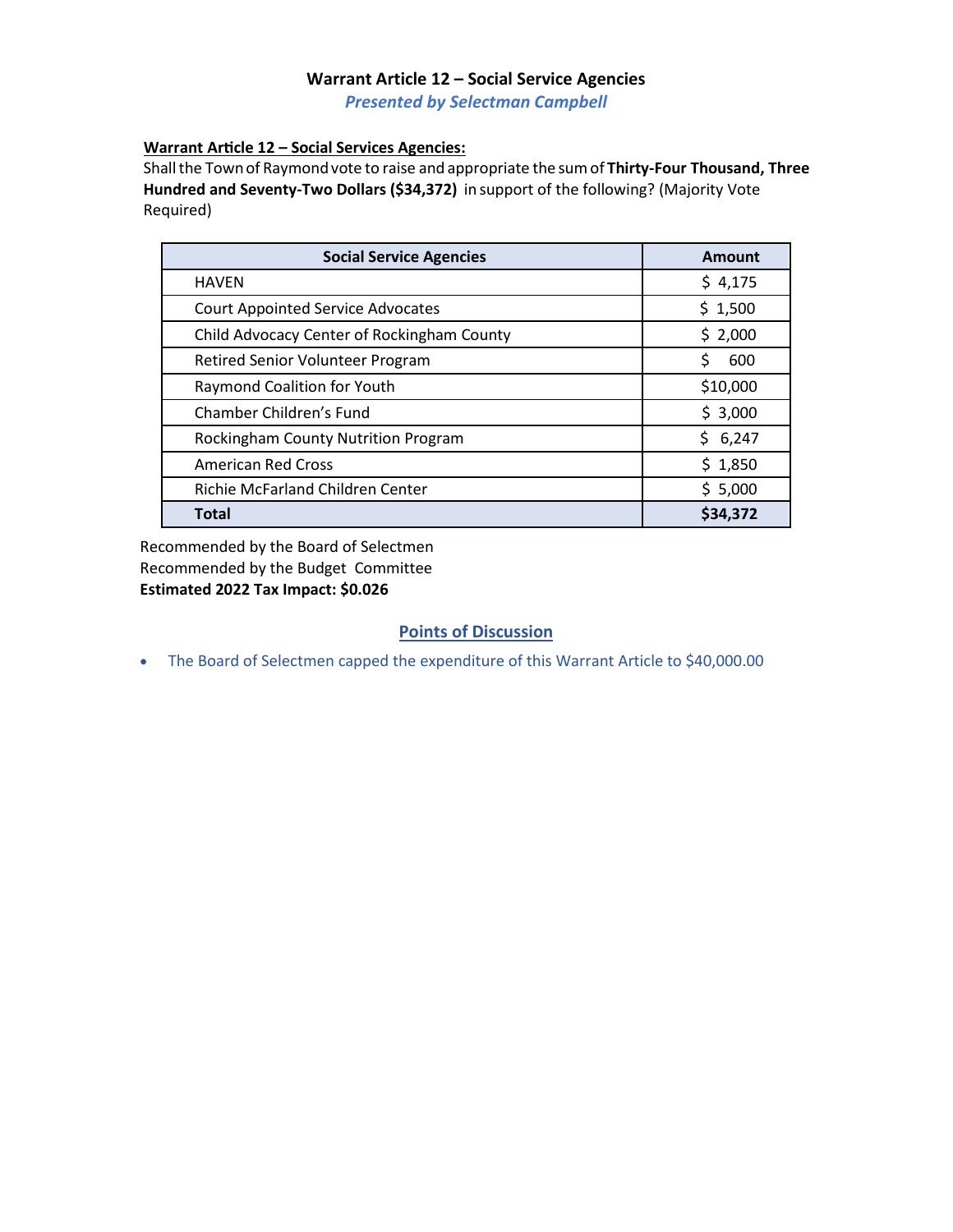# **Warrant Article 13 –Waste Disposal Special Revenue Fund (Fund 18)**

*Presented by Selectman Hoelzel*

## **Warrant Ar�cle 13 – Waste Disposal Special Revenue Fund (Fund 18)**

Shall the Town of Raymond vote to raise and appropriate the sum not to exceed **Eight Hundred Forty-Nine Thousand Dollars (\$849,000)** for the purpose of administering the Pay as You Throw Program with said funds to come from the **Waste Disposal Special Revenue Fund** also referred to as **Fund 18**? *Should this Warrant Article be defeated, the Town would not be able to continue with the Pay as You Throw Program due to the absence of legislative authority to legally access the funds.* (Majority Vote Required).

Recommended by Board of Selectmen Recommended by Budget Committee **Estimated 2022 Tax Impact: \$0.000**

- The revenue from Fund 18 is derived from bag sales, recycle bin sales and revenues received from the transfer station; all of which is currently used to pay the Town's Pay as You Throw program
- This is a Special Revenue Fund (SRF), and the Town requires authority from the voters to access these funds and is recommended by the Board of Selectmen and Budget Committee
- If passes (a Yes vote), there is no tax impact because this allows the Town to continue to have access to the Revenue generated and required to cover the cost of the "Pay as You Throw Program"
- The amount in this Warrant Article is a gross estimate the highest potential program cost, not the actual program cost or revenue. Using this method provides the Town to access increased revenues if there was an unanticipated growth in the program. Does not create a tax impact.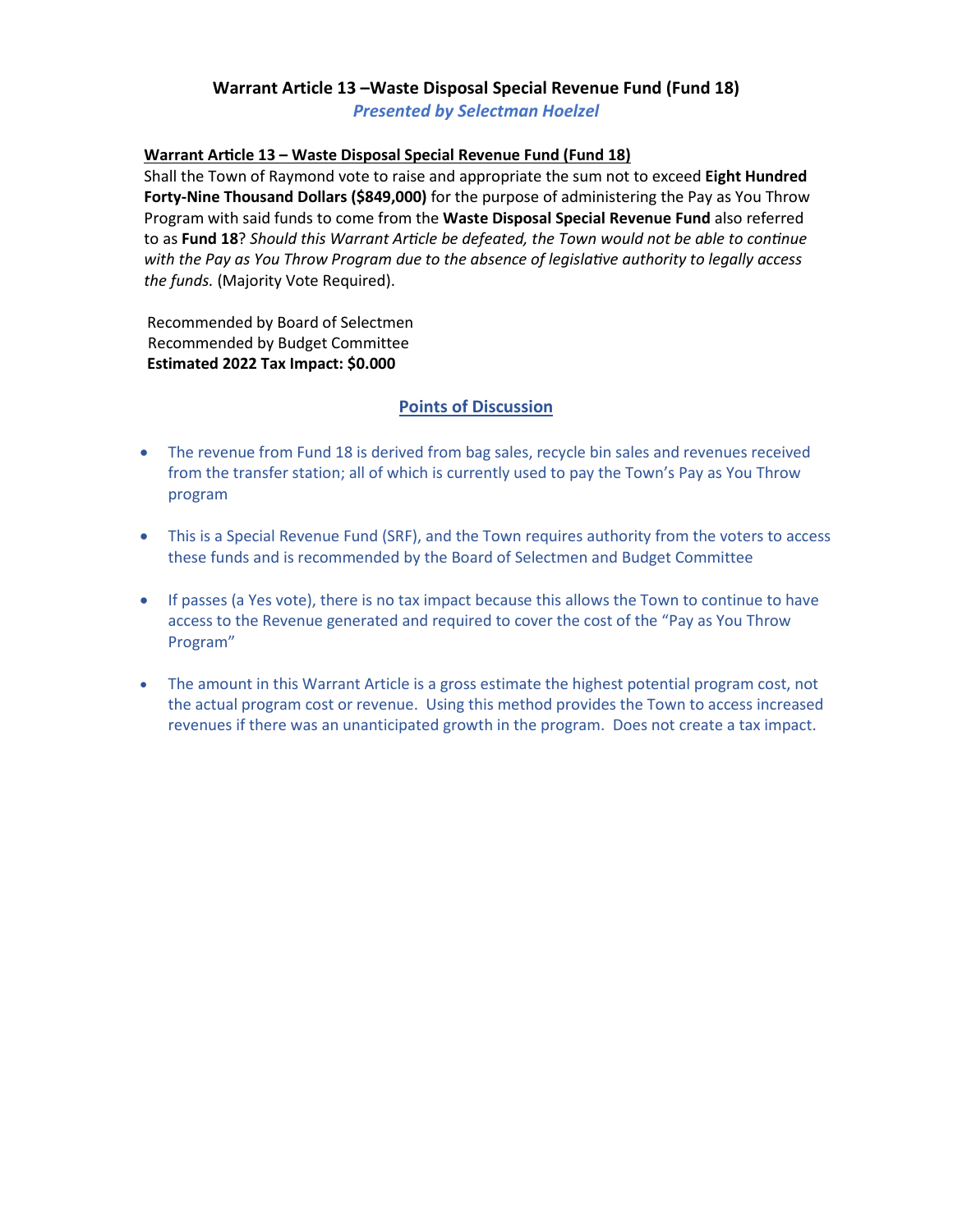# **Warrant Article 14 – Shim and Overlay Special Revenue Fund**

*Presented by Selectman Weldy*

#### **Warrant Ar�cle 14 – Shim and Overlay Special Revenue Fund:**

Shall the Town of Raymond vote to raise and appropriate the sum of **Two Hundred Forty-Thousand, Two Hundred and Eight Dollars (\$240,208)** for road reconstruction and to authorize the withdrawal of **\$240,208** from the Shim and Overlay Special Revenue Fund created for this purpose. No amount to be raised by taxation. This is a non- lapsing appropriation per RSA 32:7, VI and will not lapse until the Shim and Overlay work is complete or until December 31, 2024, whichever comes first. (Majority Vote Required)

Recommended by Board of Selectmen Recommended by Budget Committee **Estimated 2022 Tax Impact: \$0.000**

## **Points of Discussion**

- This Warrant Article is brought forward each year to allow access to the State funds deposited in a Special Revenue Fund (SRF); because these funds come from the State there is no tax impact.
- These State funds are combined with the Town funds and are primarily used to cover the cost of road reconstruction activities; Recommended by the Board of Selectmen and Budget Committee

# **Warrant Article 15 – Road Reconstruction Projects**

*Presented by Selectman Weldy*

# **Warrant Article 15 – Road Reconstruction Projects:**

Shall the Town of Raymond vote to raise and appropriate the sum of **Three Hundred Seventy-One Thousand, Three Hundred and Fifteen Dollars (\$371,315)** for road reconstruction projects? This will be a non-lapsing appropriation per RSA 32:7, VI and will not lapse until the road reconstruction work has been completed or by December 31, 2024, whichever comes first. (Majority Vote Required)

Recommended by Board of Selectmen Recommended by Budget Committee  **Estimated 2022 Tax Impact: \$0.281**

- Tied to the Town's Approved 40 Year Capital Investment Strategy
	- o Designed to increase 3% Annually
	- o The 3% Increase is a recommended increase of \$10,815
- Secures funding outside of the Operating Budget and Capital Improvement Warrant Article to cover the cost of road maintenance and culvert repair
- These Town funds are combined with the State funds and are primarily used to cover the cost of road reconstruction activities (e.g., paving, culvert repair, bridge work, sidewalks, signage, curbing, drainage, guard rail replacement)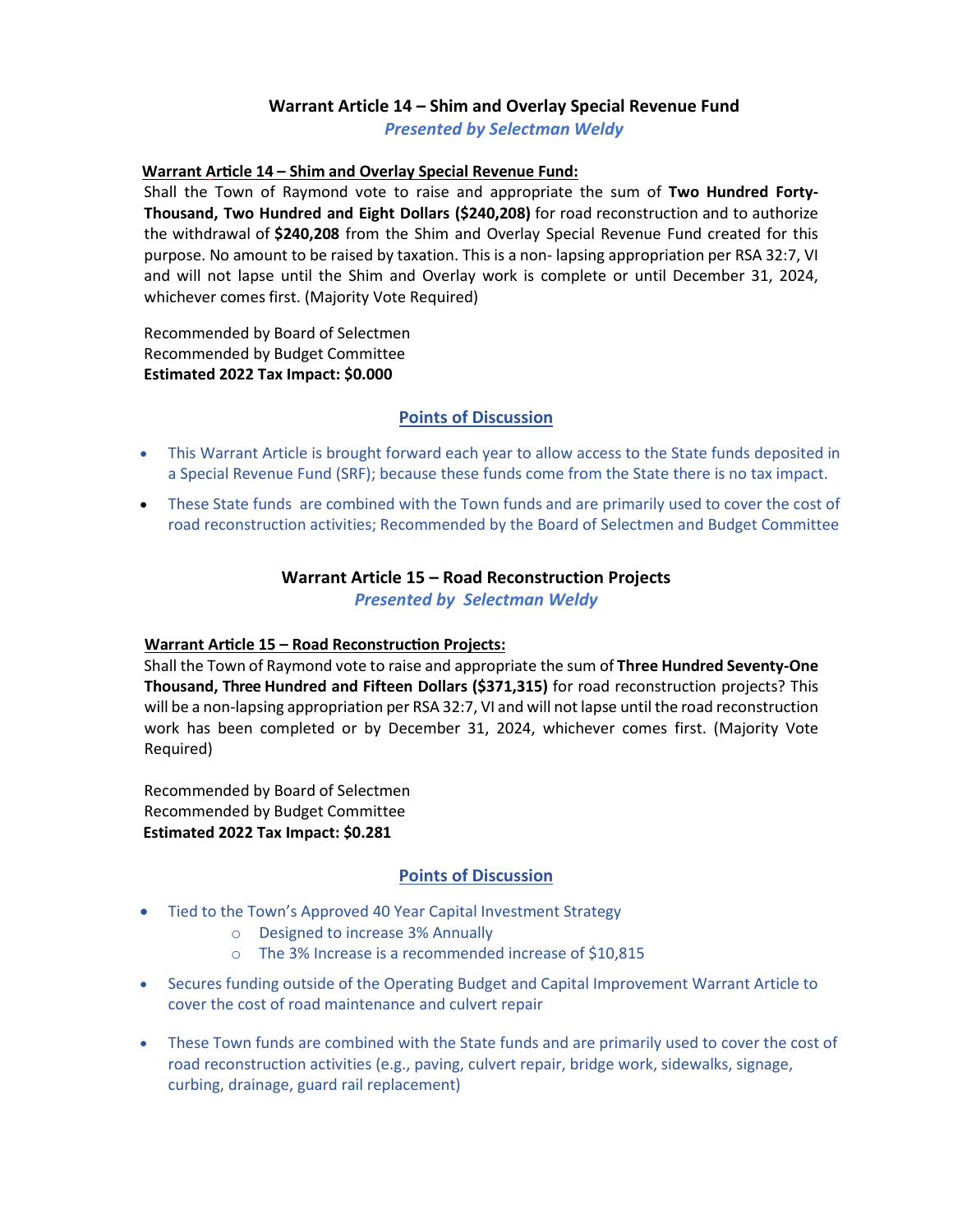## **Warrant Article 16– Establish Contingency Fund**

*Presented by Selectman Campbell*

#### **Warrant Article 16 – Establish Contingency Fund**

To see if the Town will vote to establish a contingency fund pursuant to RSA 31:98-a for the current year for unanticipated expenses that may arise and further to raise and appropriate the sum of **Seventy-Six Thousand, Three Hundred, Seventy-Six Dollars (\$76,376)** from the unassigned fund balance to be placed in this contingency fund. Such fund shall not exceed one percent (1%) of the amount appropriated by the Town for Town purposes during the preceding year excluding capital expenditures and the amortization of debt. Any appropriation left remaining in the fund at the end of the year will lapse to the general fund. A detailed report of all expenditures from the contingency fund shall be prepared annually by the Board of Selectmen and published with their report. (Majority vote required).

Recommended by Board of Selectmen Recommended by Budget Committee **Estimated 2022 Tax Impact: \$0.000**

#### **Points of Discussion**

- Is equal to 1% of the Town's preceding year's Operation Budget
- To date has not been used
- Unexpended funds return to the Unassigned Fund Balance each year

# **Warrant Article 17– Sick and Vacation Non-Union Expendable Trust Fund** *Presented by Selectman Long*

#### **Warrant Article 17 – Sick and Vacation Non-Union Expendable Trust Fund:**

Shall the Town of Raymond vote to raise and appropriate the sum certain **Forty Thousand Dollars (\$40,000)** to be added to the Sick and Vacation Leave Non-Union Expendable Trust Fund (established pursuant to Warrant Article #25 of the 2004 Town Meeting) for the purpose of paying out accrued time upon leave of employment as indicated in the Town of Raymond Personnel Policy for employees? And further that said set amount to come from unassigned fund balance and no amount from taxation. (Majority Vote Required)

Recommended by Board of Selectmen Recommended by Budget Committee **Estimated 2022 Tax Impact: \$0.000**

- These funds are deposited into a Trust Fund and used to cover the total cost of the "Buy-Outs"
- Normally has both Union & Non-Union (Union not recommended for funding this year)
- Currently the Town's Highest liability is in non-Union with lowest funding.
	- $\circ$  Vacation & Sick Leave: Non-Union 2021 Year End CRF Balance \$25,748.17
	- o Vacation & Sick Leave: Union 2021 Year End CRF Balance \$94,833.27
- If these funds are not expended, they stay in the trust fund to cover future liabilities until the Town has completely migrated from the "Buy-Out" program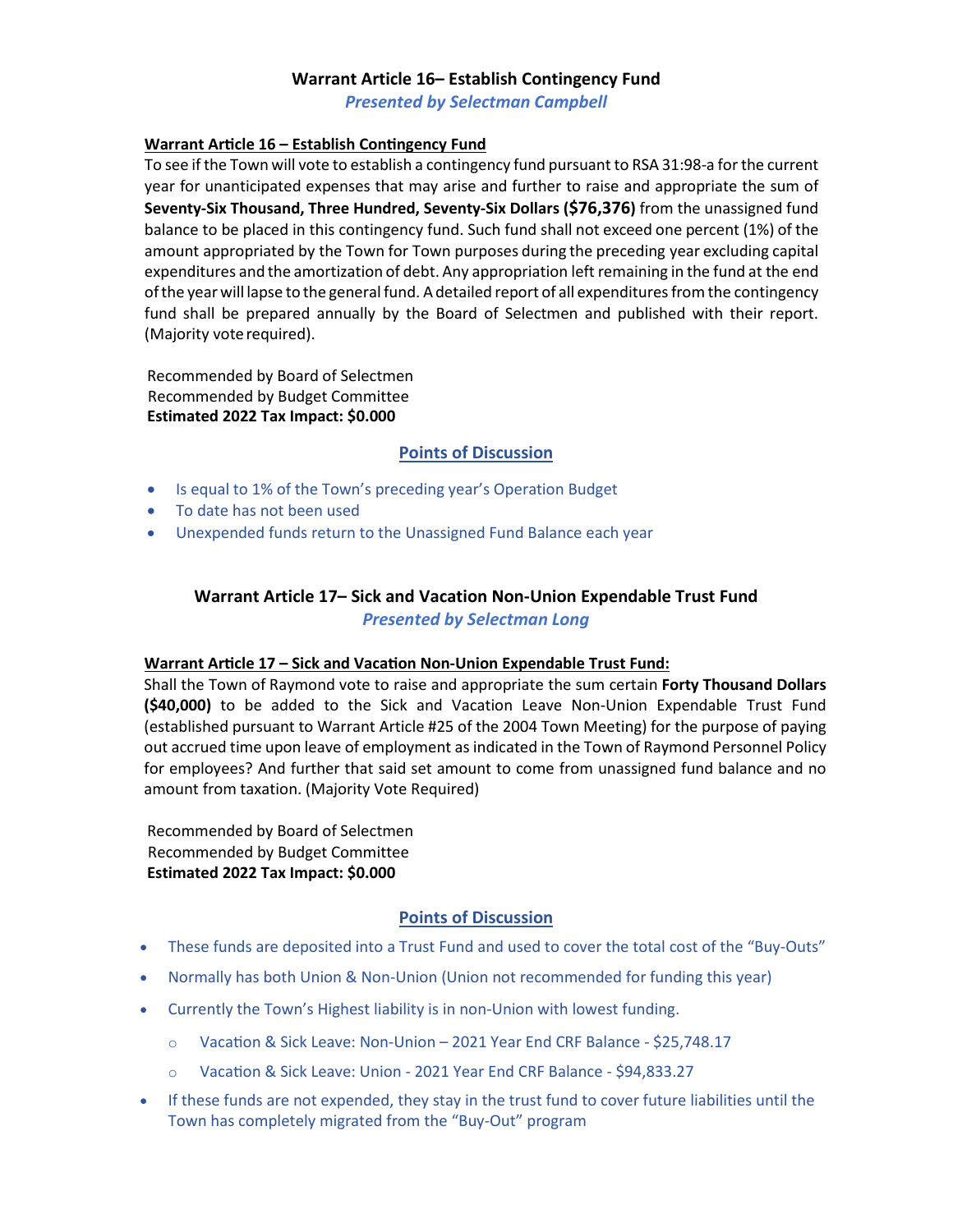#### **Warrant Article 18 - Elderly Exemption**

*Presented by Selectman Campbell*

#### **Warrant Article 18 - Elderly Exemption Increase and Re-evaluation Adjustment:**

Shall the Town modify the provisions of RSA 72:39-a for elderly exemption from property tax in the Town of Raymond, based on assessed value, for qualified taxpayers, to be as follows: for a person 65 years of age up to 75 years, **\$141,000** for a person 75 years of age up to 80 years, **\$155,000**; for a person 80 years of age or older **\$183,000**. To qualify, the person must have been a New Hampshire resident for at least 3 consecutive years, own the real estate individually or jointly, or if the real estate is owned by such person's spouse, they must have been married to each other for at least 5 consecutive years. In addition, the taxpayer must have a net income of not more than \$33,800 or, if married, a combined net income of less than **\$45,825**; and own net assets not in excess of **\$74,865** excluding the value of the person's residence. (Majority vote required)

Recommended by Board of Selectmen **Es�mated 2022 Tax Impact: \$0.000**

#### **Points of Discussion**

- This Warrant Article is brought:
	- o As a continuing effort to readjust and ensure the Elderly Exemption in not outpaced by the cost of living increases in Social Security
	- $\circ$  To mitigate the potential impacts of the 2022 Revaluation on qualified residents
	- o 2021 Re-evaluation overall increase = 37.51%
- In 2021 WA #25 increased assessed values by 25% ; 2022 would be 12.71%

| Ages     | 2020    | 2021    | 2022      |
|----------|---------|---------|-----------|
| 65 to 75 | 100,000 | 125,000 | 141,000   |
| 75 to 80 | 110,000 | 137,500 | 155,000   |
| $80+$    | 130,000 | 162,500 | 183,000   |
|          |         | $+25%$  | $+12.71%$ |

#### • **Per 2021 MS-1 – 101 Elderly Exemptions granted.**

| Age | 65-74 | <b>Exemptions</b> | 43 |
|-----|-------|-------------------|----|
|     | 75-79 |                   | 20 |
|     | $80+$ |                   | 38 |
|     |       |                   |    |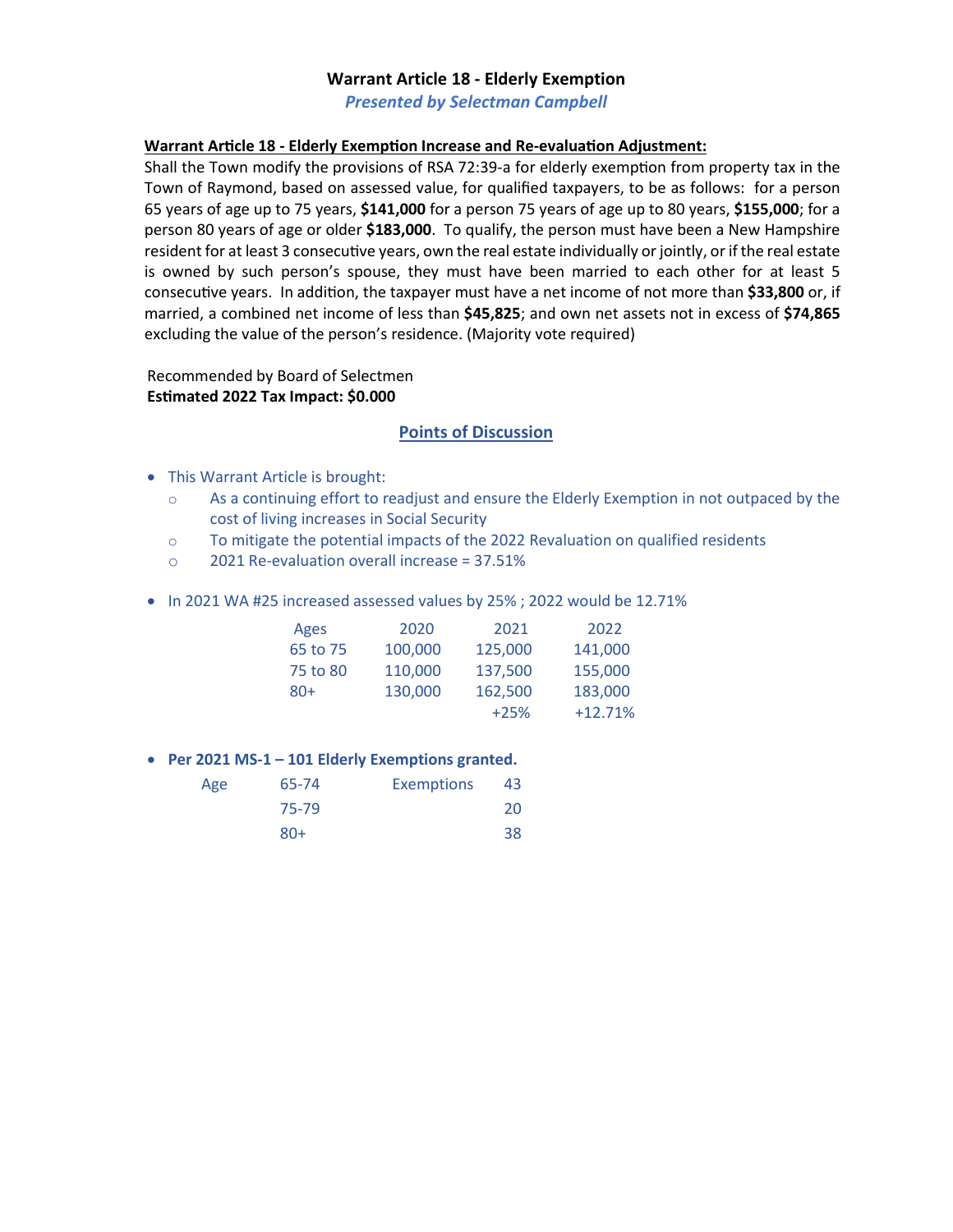# **Warrant Article 19 - Blind Exemption Re-evaluation Adjustment**

*Presented by Selectman Campbell*

#### **Warrant Article 19 - Blind Exemption Re-evaluation Adjustment:**

Shall the Town modify the provisions of RSA 72:37, Exemption for the Blind, to allow an inhabitant who is legally blind as determined by the blind services program, to be exempt each year on the assessed value, for property tax purposes, of his or her residen�al real estate to the value of **\$70,320** (Majority vote required)

Recommended by Board of Selectmen **Estimated 2022 Tax Impact: \$0.000**

#### **Points of Discussion**

- To mitigate the potential impacts of the 2022 Revaluation on qualified residents
	- $\degree$  2021 Re-evaluation overall increase = 37.51%
- In 2021 WA #25 increased assessed values by 25% ; 2022 would be 12.71%

|      | <b>Assessed Value</b> |        |
|------|-----------------------|--------|
| 2020 | 50,000                |        |
| 2021 | 62,500                | 25%    |
| 2022 | 70,320                | 12.51% |

• Per 2021 MS-1 – 3 Blind Exemptions granted.

# **Warrant Article 20 -Disabled Exemption Reevaluation Adjustment**

*Presented by Selectman Campbell*

#### **Warrant Article 20– Disabled Exemption Re-evaluation Adjustment:**

Shall the Town modify the provisions of RSA 72:37-b, Exemption for the Disabled from property tax, based on assessed value for qualified taxpayers to be **\$141,000**. To qualify the person must have been a New Hampshire resident for at least 5 years, own the real estate individually or jointly, or if the real estate is owned by such person's spouse, they must have been married for at least 5 consecutive years. In addition, the taxpayer must have a net income of not more than \$33,800 or if married, a combined net income of not more than **\$45,825**, and own net assets not in excess of **\$74,865** excluding the value of the person's residence. (Majority vote required)

Recommended by Board of Selectmen **Estimated 2022 Tax Impact: \$0.000**

- To mitigate the potential impacts of the 2022 Revaluation on qualified residents  $\circ$  2021 Re-evaluation overall increase = 37.51%
- In 2021 WA #25 increased assessed values by 25% ; 2022 would be 12.80%
- This Warrant Article will need to be brought the year prior to each Revaluation, has no impact on the Municipal Tax Rate (beyond current impact of qualified exemptions)
- Per 2021 MS-1 32 Disabled Exemptions granted.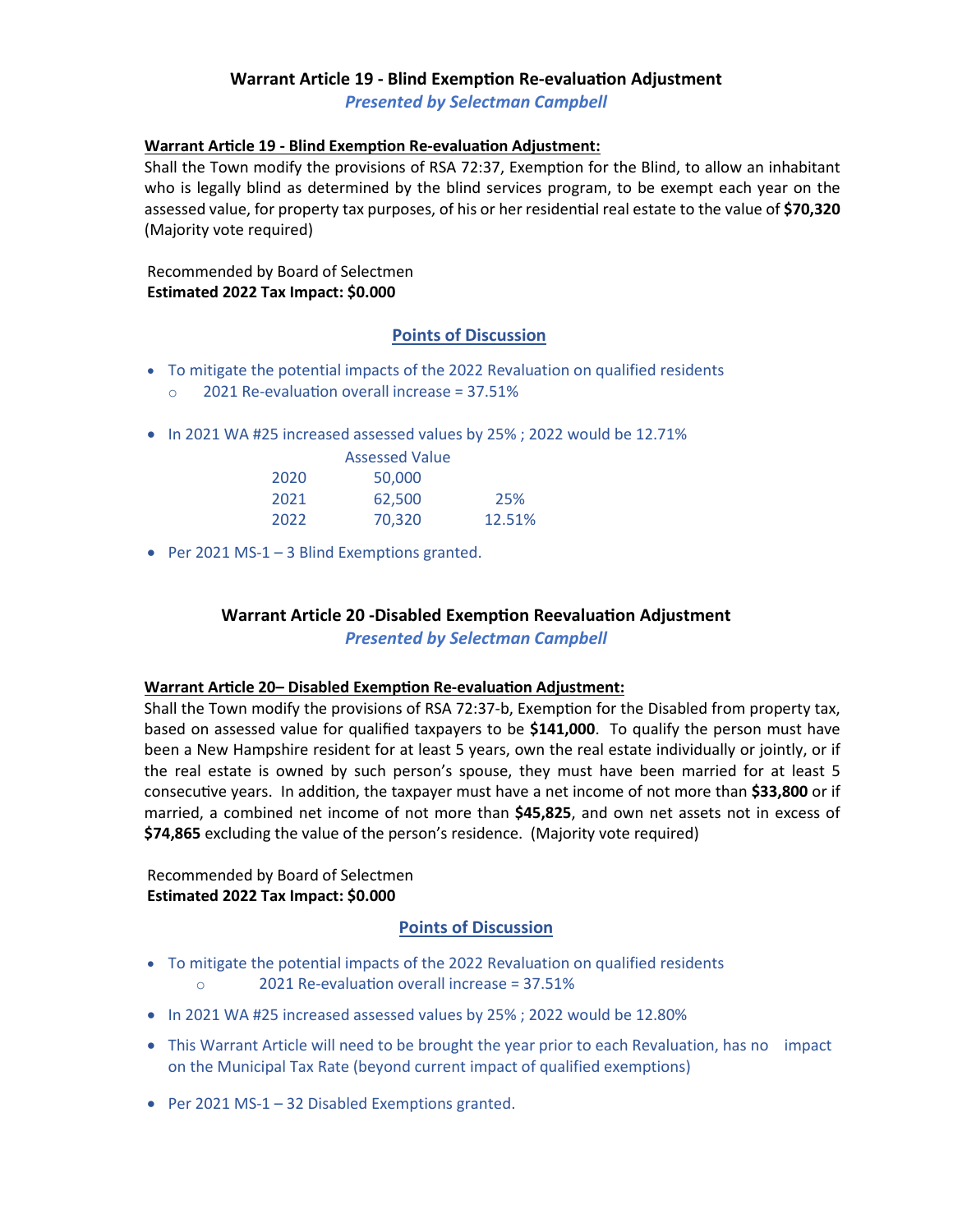# **Warrant Article 21 - Disabled Veterans Credit Increase**

*Presented by Selectman Campbell*

#### **Warrant Ar�cle 21 – Disabled Veterans Credit Increase:**

To see if the Town will increase the optional residential property tax credit for One Hundred Percent (100%) Permanently and Totally Disabled Veterans as determined by the Department of Veteran Affairs and their surviving spouse, from **Three Thousand Dollars (\$3,000) to Three Thousand, Five Hundred Dollars (\$3,500).** (Majority vote required).

Recommended by Board of Selectmen **Es�mated 2022 Tax Impact: \$0.000**

## **Points of Discussion**

- This Warrant Article is brought forward as the third year of a 4-year effort to incrementally raise the Disabled Veteran Credit to the State of New Hampshire maximum exemptions allowed of \$4,000.
- Per 2021 MS-1 51 Total Disabled Veteran Exemptions granted.

# **Warrant Article 22 - One-Time or Cyclic Procurement Capital Reserve Fund** *Presented by Selectman Plante*

#### **Warrant Article 22 – One-Time or Cyclic Procurement Capital Reserve Fund:**

To see if the Town will vote to raise and appropriate the sum of **One-Hundred and Twenty Thousand Dollars (\$120,000)** to be placed in the One-Time or Cyclic Procurement Capital Reserve Fund for the purposes set forth below and to authorize the expenditure of previously raised and appropriated funds in this Capital Reserve Fund for any approved purpose authorized by Town vote under this Capital Reserve Fund. This Capital Reserve Fund was established in 2020 for the purpose of stabilizing the Town's Operational Budget and offsetting the tax impact of one-time or cyclic operational budget purchase needs. This sum is to come from the unassigned fund balance and no amount will be raised through future taxation. Further, to name the Board of Selectmen as agents to expend from said fund. (Majority Vote Required)

| Legal Expenses and Settlements<br>TOTALS TO CAPITAL RESERVE FUND | \$45,000<br>\$120,000 |
|------------------------------------------------------------------|-----------------------|
| Town 33% Computer Replacement Cycle                              | \$ 30,000             |
| Town Insurance Reserves                                          | \$45,000              |

Recommended by Board of Selectmen Recommended by Budget Committee **Estimated 2022 Tax Impact: \$0.000**

- This Warrant Article is brought forward each year starting in 2020 as an effort to stabilize the budget and reduce taxation by removing one-time or cyclic cost from the Operational Budget.
- 2021 Year End CRF Balance \$97,481.80
- Town Insurances Reserves and Town 33% Computer Replacement Cycle have been added o Town Insurances Reserves allows Town to have the fund to cover changes in insurance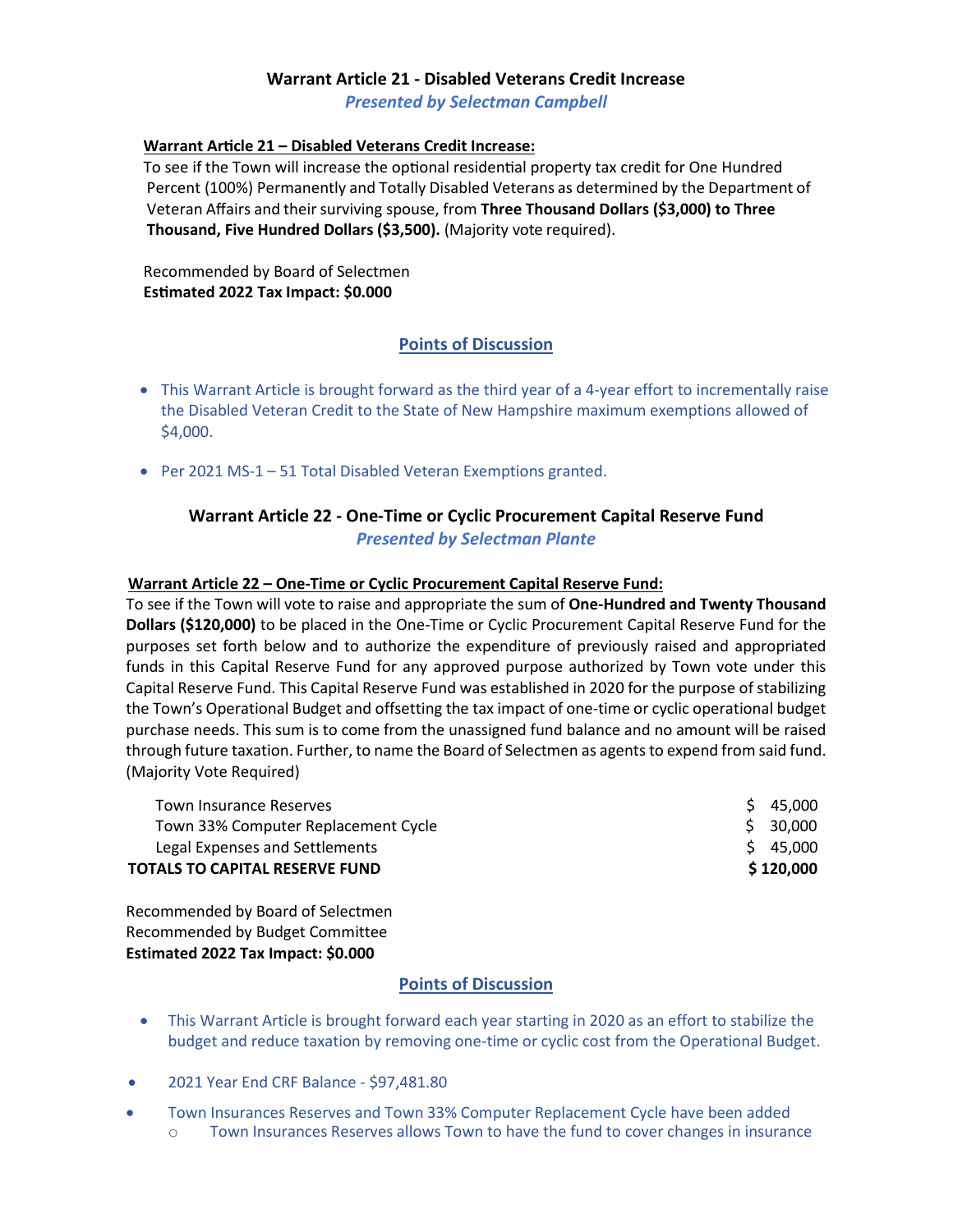without budgeting maximum liabilities each year

• Town 33% Computer Replacement Cycle is recommended each year to sustain Town Computer Systems and address vulnerability issues

| <b>Previously Approved Items</b>                           |    | <b>Balances</b> |
|------------------------------------------------------------|----|-----------------|
| <b>Replacement of Town Telecommunication System</b>        |    | \$15,000.00     |
| <b>Assessing Software Update</b>                           | \$ |                 |
| 2020 Presidential Election Year Budget Impact              | Ś  | 149.08          |
| <b>Town Re-Evaluation</b>                                  | Ś  | 923.54          |
| Town Energy Efficiency (Building Energy Conversion)        | Ś  | 553.07          |
| <b>Legal Expenses and Settlements</b>                      | Ś  |                 |
| <b>COVID-19 Associated Expenses</b>                        |    | \$16,835.51     |
| Police Department Technologies (Body Cams/Finger Printing) |    | 40,892.20       |

# **Warrant Ar�cle 23 – One-Time or Cyclic Procurement Capital Reserve Fund Amend Purpose** *Presented by Selectman Plante*

#### **Warrant Ar�cle 23 – One-Time or Cyclic Procurement Capital Reserve Fund Amend Purpose:**

To see if the Town will vote to change the purpose of the One-Time or Cyclic Procurement Capital Reserve Fund by adding a purpose to include covering/contributing to expenses for State and Federal elections. Further, to name the Board of Selectmen as agents to expend from said fund. (2/3 vote required).

 Recommended by Board of Selectmen **Es�mated 2022 Tax Impact: \$0.000** 

#### **Points of Discussion**

• Adding 'State and Federal Elections' expenses as a purpose will permit the cyclic costs associated to future State and Federal elections to be funded from this account. It was previously limited to "2020 Presidential Election Year Budget Impact"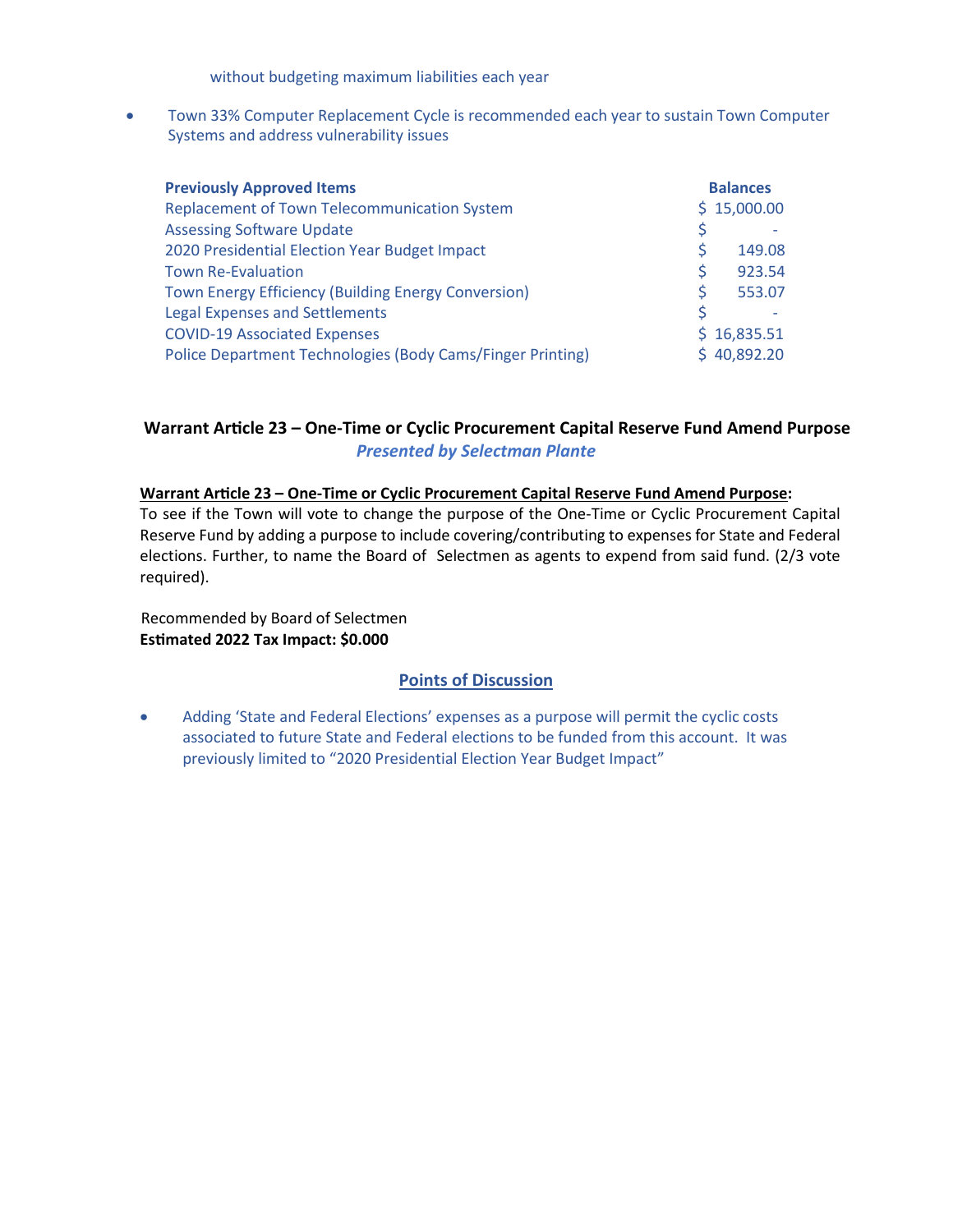# **Warrant Ar�cle 24 –Town Vehicle and Equipment Revitaliza�on Capital Reserve Fund** *Presented by Selectman Weldy*

**Warrant Ar�cle 24 –Town Vehicle and Equipment Revitaliza�on Capital Reserve Fund:** To see if the Town will vote to raise and appropriate the sum of **Two Hundred Fifty-Seven Thousand, Five Hundred Dollars (\$257,500)** to be placed in the Vehicle and Equipment Revitalization Capital Reserve Fund under the provisions of RSA 35:1 for purpose of supporting the Town's forty-year strategic Capital Investment initiative to fund town-wide vehicle and equipment funding needs identified in the 2020 Capital Investment Analysis. These funds are to be used in conjunction with the funds received from other municipal vehicle and equipment funds to address sustained underfunding of municipal capital investment for Town vehicles and equipment. This sum is to come from the unassigned fund balance and no amount will be raised through future taxation. Further, to name the Board of Selectmen as agents to expend from said fund. (Majority Vote Required).

Recommended by Board of Selectmen Recommended by Budget Committee **Estimated 2022 Tax Impact: \$0.000**

# **Points of Discussion**

- 2021 Year End CRF Balance \$260,304.35
- Tied to the Town's Approved 40 Year Capital Investment Strategy
	- o Stay flat amount of \$257,500, no annual increase
	- o This is the Town's Top Priority Revitalization Warrant Article

# **Warrant Article 25 – Road Revitaliza�on Capital Reserve Fund** *Presented by Selectman Weldy*

#### **Warrant Article 25 – Road Revitalization Capital Reserve Fund:**

To see if the Town will vote to raise and appropriate the sum of **One Hundred Fifty Thousand Dollars (\$150,000)** to be placed in the Road Revitalization Capital Reserve Fund under the provisions of RSA 35:1 for the purpose of supporting the Town's five-year strategic initiative to upgrade and render safe the Town's Road infrastructure systems. These funds are to be used in conjunction with the funds received from the Road Reconstruction Fund to return the Town roads to a maintainable condition. This sum is to come from the unassigned fund balance and no amount will be raised through future taxation. Further, to name the Board of Selectmen as agents to expend from said fund. (Majority Vote Required)

Recommended by Board of Selectmen Recommended by Budget Committee **Es�mated 2022 Tax Impact: \$0.000** 

- 2021 Year End CRF Balance \$5,567.20
- Tied to the Town's Approved 40 Year Capital Investment Strategy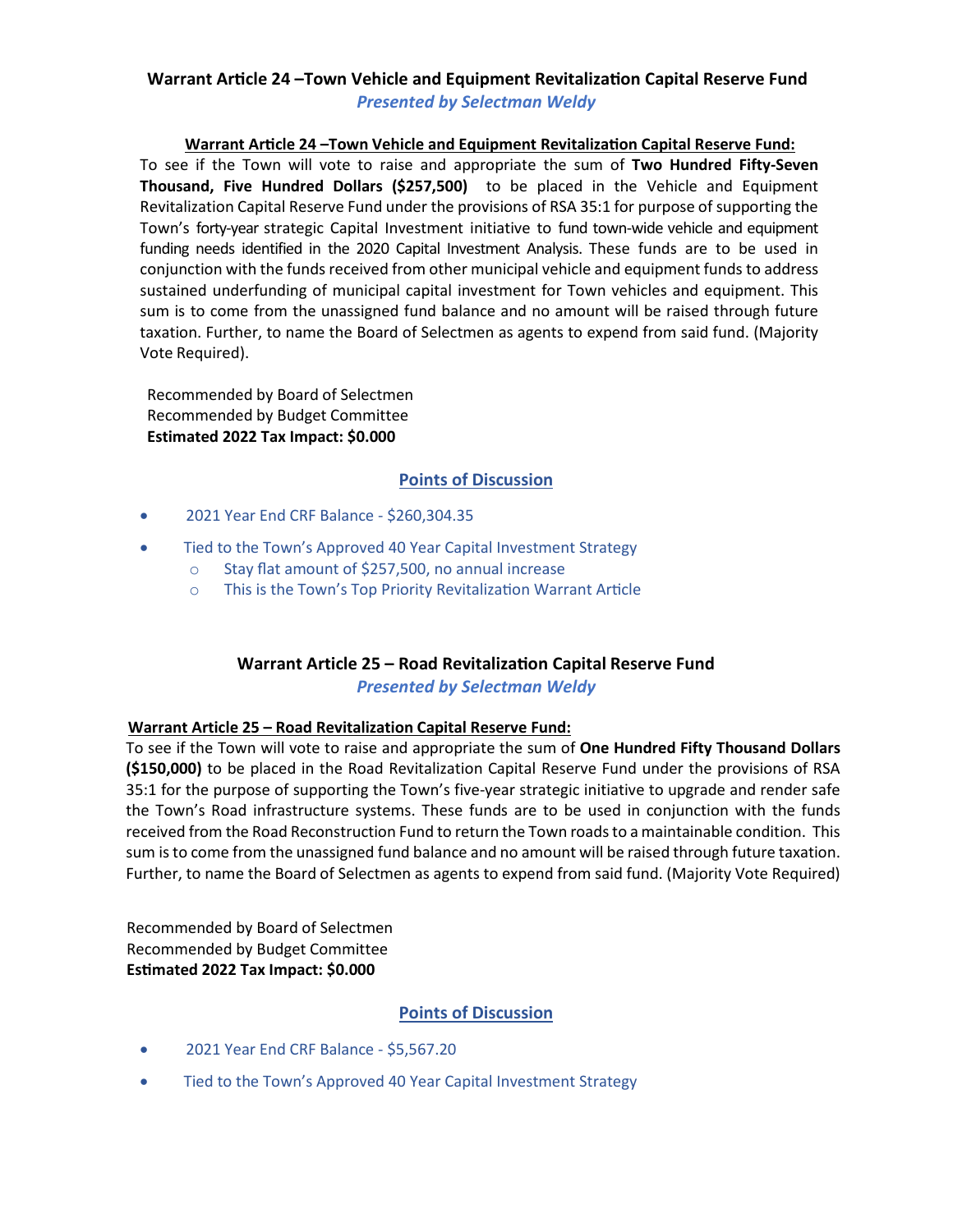# **Warrant Ar�cle 26 - Stormwater Planning Project (CWSRF Loan**)

*Presented by Selectman Long*

#### **Warrant Ar�cle 26 - Stormwater Planning Project (CWSRF Loan**):

Shall the Town vote to raise and appropriate the sum of Seventy-Five Thousand Dollars (\$75,000) for the purpose of stormwater planning work relative to management of the municipal storm drain system in accordance with the 2017 NH Small MS4 General Permit, and to authorize the issuance of not more than \$75,000 of bonds or notes in accordance with the provisions of the Municipal Finance Act (RSA 33, as amended); to authorize the Board of Selectmen to issue and negotiate such bonds or notes and to determine the rate of interest thereon, and to further authorize the Board of Selectmen to offset a portion of said appropriation by applying for a Clean Water State Revolving Fund (CWSRF) loan, it being understood that repayment of the loan may include up to 100% principal forgiveness? Requires a 3/5 ballot vote.

Recommended by Board of Selectmen Recommended by Budget Committee **Estimated 2022 Tax Impact: \$0.000**

# **Points of Discussion**

• Intended to permit the ability to access Clean Water project related funds if needed; due to anticipated additional wave of ARPA funds available to the Town, it may not be necessary to apply for the issuance of funds from the Clean Water State Revolving Fund in 2022.

## **Warrant Ar�cle 27 – Full-Time Youth Services Librarian** *Presented by Selectman Hoelzel*

#### **Warrant Ar�cle 27 – Full-Time Youth Services Librarian:**

Shall the Town of Raymond vote to raise and appropriate the sum of Eight Thousand, Nine Hundred Seventy-Five Dollars (\$8,975) for the purpose of reinstating the position of Youth Services Librarian to be full-time, rather than a thirty-two (32)-hour position. If passed, the future cost of this position will be added into the Town of Raymond Operating Budget after 2022.

Recommended by Board of Selectmen Recommended by Budget Committee **Es�mated 2022 Tax Impact: \$0.007**

# **End of Board of Selectman Proposed Warrant Articles**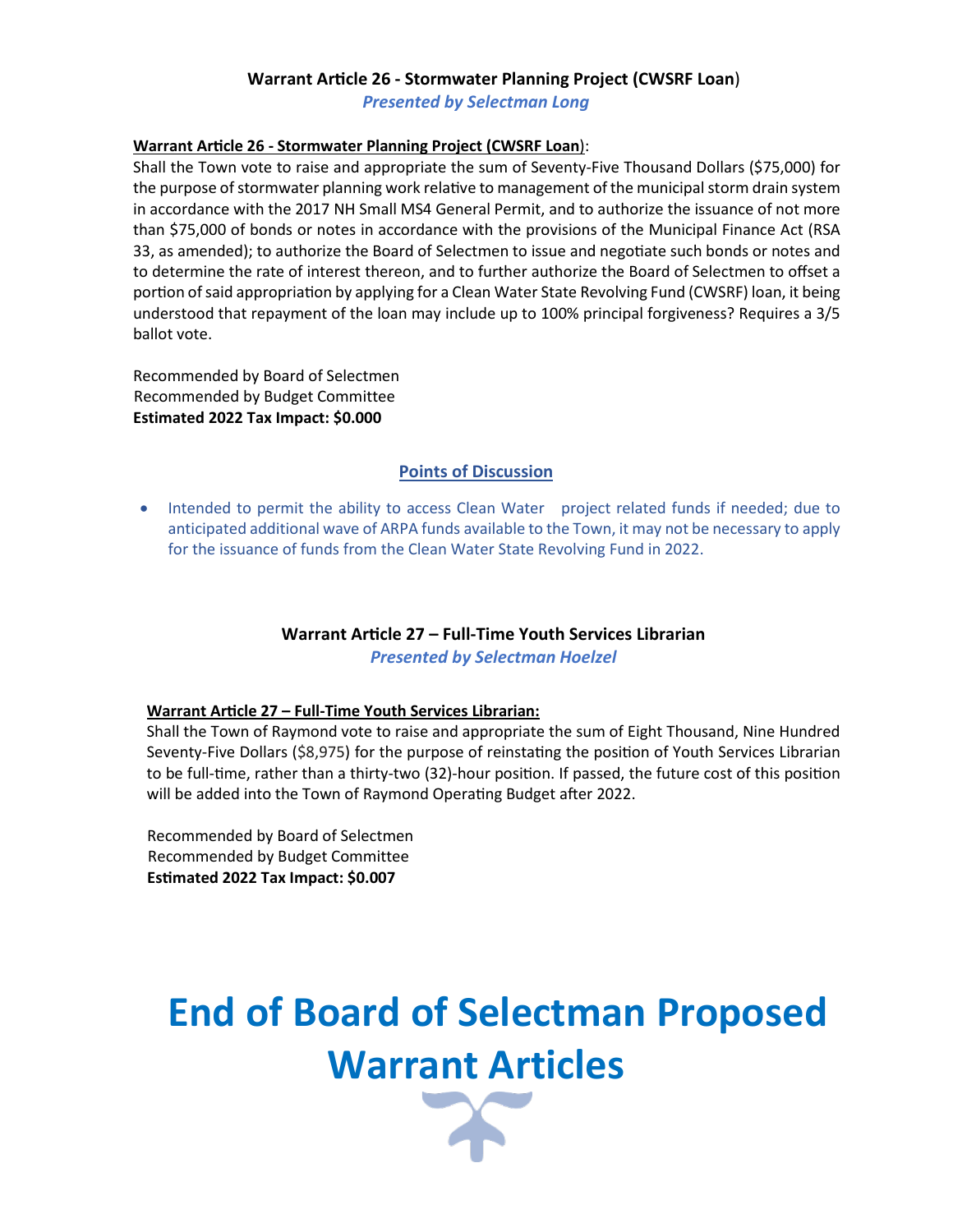

# **Proposed Citizen Petition Warrant Articles**

# **Warrant Article 28 - Citizen Petition Section**

*Presented by Petitioner or Selectman Campbell*



# **Warrant Article 28 -Citizen Petition: Election Ballots:**

Shall the following provisions pertaining to elections be adopted? All voting shall be by paper ballot and all ballots shall be hand counted only, rather than by use of optical scanning or any other types of programmable electronic counting devices.

*This is a citizen petition warrant article.*

# **Warrant Article 29 - Citizen Petition Section**

*Presented by Petitioner or Selectman Campbell*



# **Warrant Article 30 -Citizen Petition: Establish Full-Time Planner Position:**

Shall the town of Raymond vote to establish a Full-Time Planner position as defined in the town's Administrative Code, adopted by the Board of Selectmen effective 4-30-1990, in which Chapter 200 Article XIX Planning Department Section 200-60 defines the Responsibilities of Town Planner as such: The Town Planner shall be responsible for the following functions:

- Develop and update annually the overall Capital Improvements Program
- Update the Town Master Plan, as necessary.
- Recommend revisions of the Zoning, Site Plan and Subdivision Regulations and make appropriate changes per Town Meeting.
- Provide technical assistance to the Raymond Planning Board.

Furthermore, the Board of Selectmen shall be authorized to appropriate funding for the established position and/or act on anything related thereto.

*This is a citizen petition warrant article.*

# **End of Proposed Citizen Petition Warrant Articles**